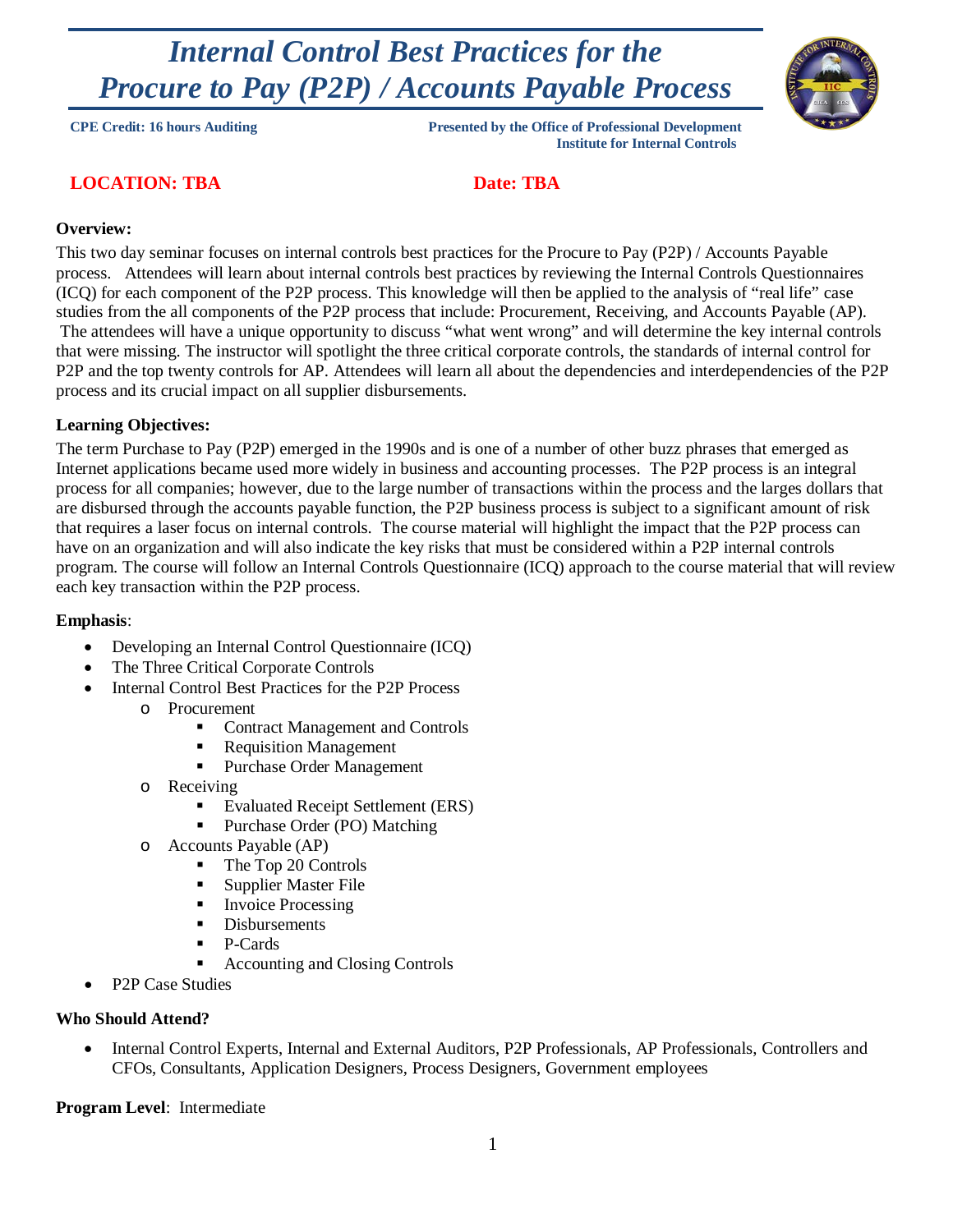# *Internal Control Best Practices for the Procure to Pay (P2P) / Accounts Payable Process*



**CPE Credit: 16 hours Auditing Presented by the Office of Professional Development Institute for Internal Controls**

**Prerequisites**: Basic understanding of Accounts Payable Process

**Advanced Preparation**: None

**Delivery Method**: Group-Live **Instructor:** Chris Doxey, CICA, CAPP, CCSA, CPC (see bio below)

**Registration Instructions**: Course will be available for Open Enrollment to all interested parties. Complete the appropriate Registration Form available at the Professional Development and Training page of our website at [www.theiic.org](http://www.theiic.org/) or call the Program Administrator at 856.982.2410 to register for all courses or email training@theiic.org.

**Costs**: (note: All fees must be paid at time of registration; purchase orders accepted)

- Fee for IIC members and Cooperative Agreement Members \$999
- Fee for non IIC members \$1299
- Groups discounts available for two or more employees from the same organization
- Discounts may be available for attending multiple courses during same week session

### **Dates: TBA**

### **Location: TBA**

**Refund/Cancellation Policy**: Requests for refunds must be received in writing at least 30 days prior to the scheduled event and will be subject to a \$100 cancellation fee. No refunds will be granted after this date; however, fees paid can be applied to a future event within one year of the original course schedule date, less the \$100 cancellation fee noted above.

**Contact Information/Complaint Resolution**: For additional information regarding refund, complaint and/or program cancellation policies, please contact the Program Administrator at 856-982-2410.

#### **Detailed Seminar Agenda:**

- Overview of the Course Material & Learning Objectives
- Introduction to the Purchase to Pay (P2P) Business Process
- The Corporate Impact of the P2P Business Process
- Introduction to the Internal Controls Questionnaire (ICQ) and Standards of Internal Control Approach
- The Three Critical Corporate Controls
	- o Delegation of Authority (DoA)
	- o Segregation of Duties (SoD)
	- o Systems Access
- Component 1: Procurement
	- o Contract Management and Controls
	- o Requisition Management
	- o Purchase Order Management
- Procurement Case Studies
- Component 2: The Receiving Process
	- o Evaluation Receipt Settlement (ERS)
		- o Purchase Order Matching
- Receiving Case Studies
- Component 3: The Accounts Payable (AP)
	- o The Top Twenty AP Controls
	- o Supplier Master File
	- o Invoice Processing
	- o Disbursements